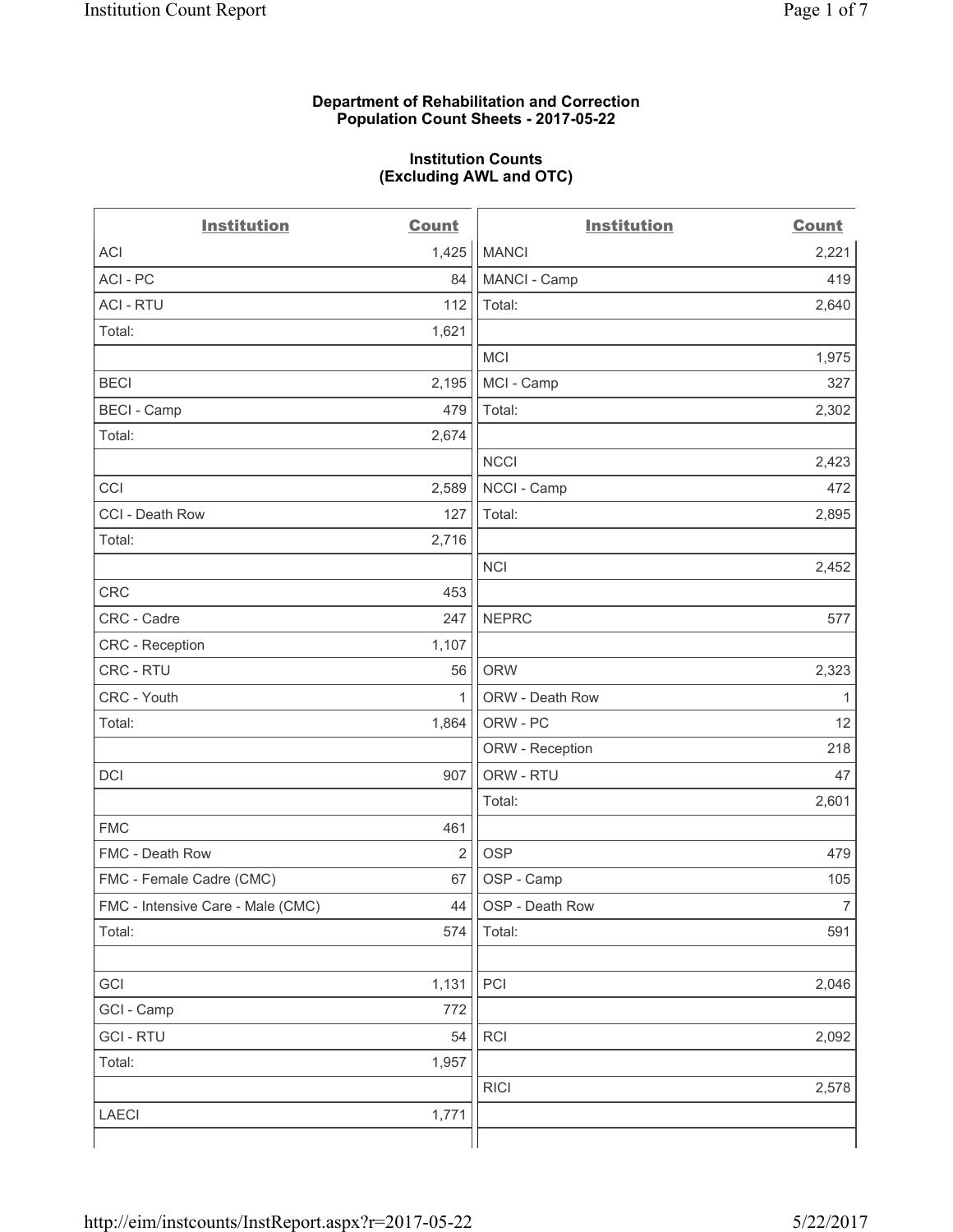|                          |       | SCI              |                          | 2,049  |
|--------------------------|-------|------------------|--------------------------|--------|
| LECI                     | 2,064 |                  |                          |        |
| LECI - Camp              | 165   | SOCF             |                          | 1,236  |
| Total:                   | 2,229 | SOCF - RTU       |                          | 53     |
|                          |       | Total:           |                          | 1,289  |
| LOCI                     | 2,238 |                  |                          |        |
|                          |       | <b>TCI</b>       |                          | 1,090  |
| LORCI                    | 244   | TCI - Camp       |                          | 448    |
| LORCI - Cadre            | 164   | Total:           |                          | 1,538  |
| <b>LORCI - Reception</b> | 1,064 |                  |                          |        |
| Total:                   | 1,472 | <b>TOCI</b>      |                          | 905    |
|                          |       | <b>TOCI - PC</b> |                          | 98     |
| <b>MACI</b>              | 1,084 | Total:           |                          | 1,003  |
| MACI - Minimum           | 1,299 |                  |                          |        |
| Total:                   | 2,383 | <b>WCI</b>       |                          | 1,150  |
|                          |       | <b>WCI-RTU</b>   |                          | $90\,$ |
|                          |       | Total:           |                          | 1,240  |
|                          |       |                  |                          |        |
|                          |       |                  | <b>Total Population:</b> | 50,299 |

\* The Total Population includes 30 Offenders with Reason Codes 30 & 31. \*\* The Total Population includes 40 Offenders with Reason Code 0A.

## **Male Population by Security Level (Include AWL and Exclude OTC)**

| $\mathbf{v}$<br><b>Security Level</b> | <b>Body</b> | . .<br><b>AWL</b> | $(-OTC)$ | <b>Total</b> |
|---------------------------------------|-------------|-------------------|----------|--------------|
| Total Level 5                         | 75          | 3                 | 3        | 75           |
| Total Level 4                         | 2,063       | 23                | 20       | 2,066        |
| Total Level 3                         | 11,733      | 149               | 113      | 11,769       |
| Total Level 2                         | 16,191      | 230               | 173      | 16,248       |
| <b>Total Level 1</b>                  | 15,850      | 177               | 92       | 15,935       |
| <b>Total Death Row</b>                | 137         |                   |          | 137          |
| <b>Total Male</b>                     | 46,049      | 583               | 402      | 46,230       |

## **Female Population by Institution (Include AWL and Exclude OTC)**

| <b>Institution</b>       | <b>Body</b> | <b>AWL</b> | $(-OTC)$ | <b>Total</b> |
|--------------------------|-------------|------------|----------|--------------|
| <b>DCI</b>               | 907         | 12         | 6        | 913          |
| <b>FMC</b>               | 21          |            |          | 23           |
| FMC - Female Cadre (CMC) | 67          |            |          | 67           |
| <b>NEPRC</b>             | 577         | 12         | 5        | 584          |
| <b>ORW</b>               | 2,322       | 49         | 32       | 2,339        |
|                          |             |            |          |              |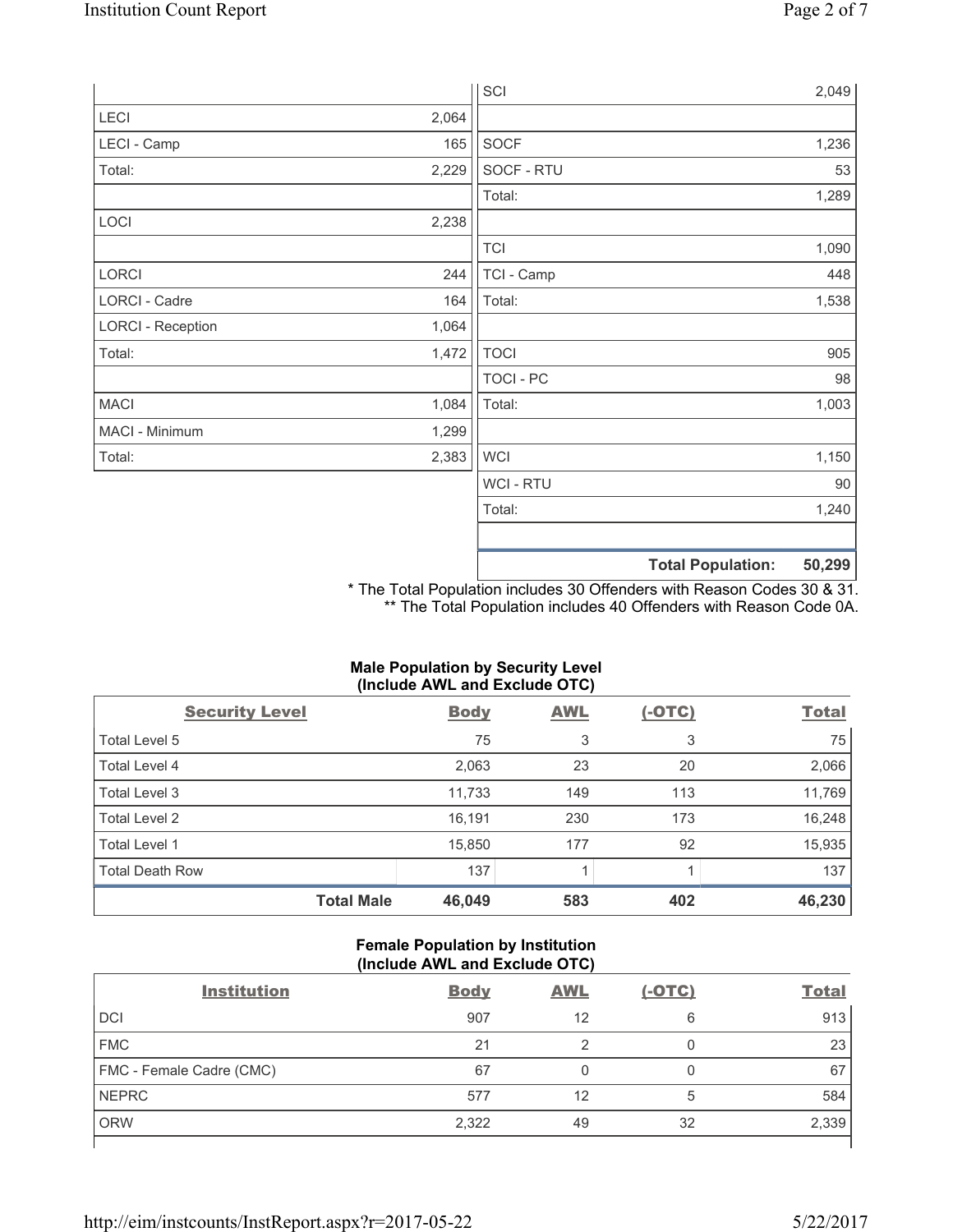| <b>ORW</b> - Death Row   |        | 0   |     |                 |
|--------------------------|--------|-----|-----|-----------------|
| ORW - PC                 | 12     | 0   |     | 12 <sup>°</sup> |
| <b>ORW</b> - Reception   | 218    |     |     | 219             |
| <b>ORW - RTU</b>         | 47     |     |     | 47              |
| <b>Total Female</b>      | 4,172  | 76  | 43  | 4,205           |
|                          |        |     |     |                 |
| <b>Total Population:</b> | 50,221 | 659 | 445 | 50,435          |

### **Male Population by Institution: Security Level 5 (Include AWL and Exclude OTC)**

|              | <b>Institution</b>   | <b>Body</b> | <b>AWL</b> | $(-OTC)$ | <b>Total</b> |
|--------------|----------------------|-------------|------------|----------|--------------|
| <b>MANCI</b> |                      |             |            |          |              |
| <b>OSP</b>   |                      | 62          |            |          | 62           |
| SOCF         |                      |             |            |          |              |
| SOCF - RTU   |                      |             |            |          |              |
| <b>TOCI</b>  |                      |             |            |          |              |
|              | <b>Total Level 5</b> | 75          |            |          | 75           |

# **Male Population by Institution: Security Level 4 (Include AWL and Exclude OTC)**

| <b>Institution</b>       | <b>Body</b>      | <b>AWL</b>          | $(-OTC)$            | <b>Total</b>   |
|--------------------------|------------------|---------------------|---------------------|----------------|
| <b>ACI</b>               | 6                | 1                   | 1                   | $\,6\,$        |
| CRC                      | 20               | $\mathbf 0$         | $\mathsf{O}\xspace$ | 20             |
| CRC - Reception          | $\,6\,$          | $\mathbf 0$         | $\mathsf{O}\xspace$ | $\,6\,$        |
| <b>FMC</b>               | 1                | $\mathsf{O}\xspace$ | $\mathsf 0$         | 1              |
| GCI                      | $\overline{2}$   | $\mathsf 0$         | 0                   | $\sqrt{2}$     |
| LECI                     | 14               | $\mathbf 0$         | $\mathsf{O}\xspace$ | 14             |
| LOCI                     | 1                | $\mathbf 0$         | 0                   | $\mathbf{1}$   |
| LORCI                    | 12               | $\mathbf{1}$        | 1                   | 12             |
| <b>LORCI - Reception</b> | $\boldsymbol{9}$ | $\mathbf 0$         | 0                   | $\overline{9}$ |
| <b>MACI</b>              | 39               | $\mathsf 0$         | $\mathsf 0$         | 39             |
| <b>MANCI</b>             | 23               | $\mathbf{1}$        | 1                   | 23             |
| <b>MCI</b>               | 1                | $\mathbf 0$         | 0                   | 1              |
| <b>NCCI</b>              | $\overline{4}$   | $\mathbf 0$         | $\mathsf 0$         | $\overline{4}$ |
| <b>OSP</b>               | 408              | $\,$ 3 $\,$         | 3                   | 408            |
| RCI                      | 13               | $\mathbf 0$         | $\mathbf 0$         | 13             |
| <b>RICI</b>              | 8                | $\mathbf 0$         | $\mathsf 0$         | 8              |
| <b>SOCF</b>              | 1,226            | 15                  | 13                  | 1,228          |
| SOCF - RTU               | 48               | $\mathsf{O}\xspace$ | $\mathsf{O}\xspace$ | 48             |
| <b>TCI</b>               | 5                | 0                   | 0                   | $\sqrt{5}$     |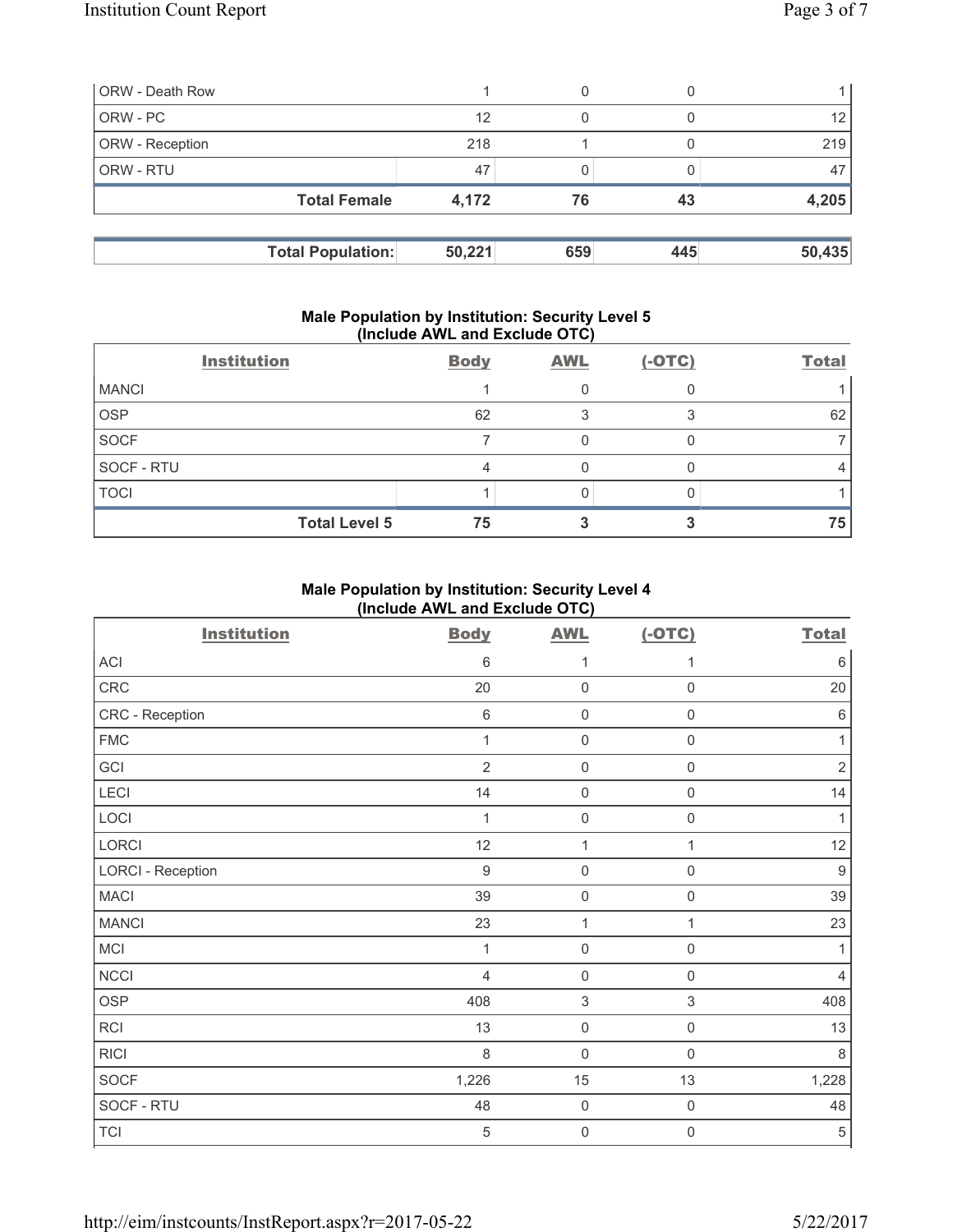| <b>TOCI</b>    |                      | 183   |    |    | 184   |
|----------------|----------------------|-------|----|----|-------|
| TOCI - PC      |                      | 20    |    |    | 20    |
| <b>WCI</b>     |                      | 13    |    |    | 13    |
| <b>WCI-RTU</b> |                      |       |    |    |       |
|                | <b>Total Level 4</b> | 2,063 | 23 | 20 | 2,066 |

### **Male Population by Institution: Security Level 3 (Include AWL and Exclude OTC)**

| <b>Institution</b>                | <b>Body</b>    | <b>AWL</b>          | $(-OTC)$            | <b>Total</b>              |
|-----------------------------------|----------------|---------------------|---------------------|---------------------------|
| <b>ACI</b>                        | 19             | $\mathsf{O}\xspace$ | $\mathbf 0$         | 19                        |
| ACI - PC                          | $\overline{2}$ | $\mathsf 0$         | $\mathsf 0$         | $\sqrt{2}$                |
| <b>BECI</b>                       | $\mathbf{1}$   | $\mathsf{O}\xspace$ | $\mathsf 0$         | $\mathbf{1}$              |
| CCI                               | $\overline{2}$ | $\mathbf 0$         | $\mathsf 0$         | $\overline{2}$            |
| CRC                               | 95             | $\overline{4}$      | $\overline{4}$      | 95                        |
| CRC - Cadre                       | 134            | $\mathsf{O}\xspace$ | $\mathsf{O}\xspace$ | 134                       |
| CRC - Reception                   | 756            | 11                  | $\boldsymbol{9}$    | 758                       |
| CRC - RTU                         | 54             | $\mathbf{1}$        | $\mathbf{1}$        | 54                        |
| CRC - Youth                       | $\mathbf{1}$   | $\mathbf{1}$        | $\mathbf{1}$        | $\mathbf{1}$              |
| <b>FMC</b>                        | $\overline{5}$ | $\mathsf{O}\xspace$ | $\mathsf 0$         | $\sqrt{5}$                |
| FMC - Intensive Care - Male (CMC) | $\mathfrak{S}$ | $\mathsf{O}\xspace$ | $\mathsf 0$         | $\mathsf 3$               |
| LECI                              | 2,035          | 21                  | 17                  | 2,039                     |
| LOCI                              | $\overline{2}$ | $\mathbf 0$         | $\mathsf{O}\xspace$ | $\overline{2}$            |
| LORCI                             | 37             | 29                  | 28                  | 38                        |
| <b>LORCI - Cadre</b>              | 107            | $\mathsf{O}\xspace$ | $\mathsf 0$         | 107                       |
| <b>LORCI - Reception</b>          | 425            | $\mathbf{1}$        | $\mathsf 0$         | 426                       |
| <b>MACI</b>                       | 995            | 15                  | $\boldsymbol{9}$    | 1,001                     |
| <b>MANCI</b>                      | 2,181          | 27                  | 17                  | 2,191                     |
| MANCI - Camp                      | $\mathbf 1$    | $\mathsf{O}\xspace$ | $\mathsf 0$         | 1                         |
| MCI                               | 3              | $\mathsf 0$         | $\mathsf 0$         | $\ensuremath{\mathsf{3}}$ |
| <b>NCCI</b>                       | 17             | 1                   | $\mathbf{1}$        | 17                        |
| <b>NCI</b>                        | $\,8\,$        | $\mathsf 0$         | $\mathsf 0$         | $\,8\,$                   |
| <b>OSP</b>                        | $\hbox{9}$     | $\mathsf{O}\xspace$ | $\mathsf 0$         | $\boldsymbol{9}$          |
| OSP - Camp                        | $\mathbf{1}$   | $\mathsf{O}\xspace$ | $\mathsf 0$         | $\mathbf{1}$              |
| PCI                               | 31             | $\sqrt{2}$          | $\mathsf 0$         | 33                        |
| RCI                               | 1,905          | 12                  | $10\,$              | 1,907                     |
| <b>RICI</b>                       | $\overline{2}$ | $\mathsf{O}\xspace$ | $\mathsf 0$         | $\overline{2}$            |
| SCI                               | $\overline{2}$ | $\mathsf{O}\xspace$ | $\mathsf 0$         | $\overline{2}$            |
| SOCF                              | $\overline{2}$ | $\mathsf{O}\xspace$ | $\mathsf{O}\xspace$ | $\overline{2}$            |
| SOCF - RTU                        | $\mathbf{1}$   | $\mathsf{O}\xspace$ | $\mathsf{O}\xspace$ | $\mathbf{1}$              |
| <b>TCI</b>                        | 1,041          | 18                  | 12                  | 1,047                     |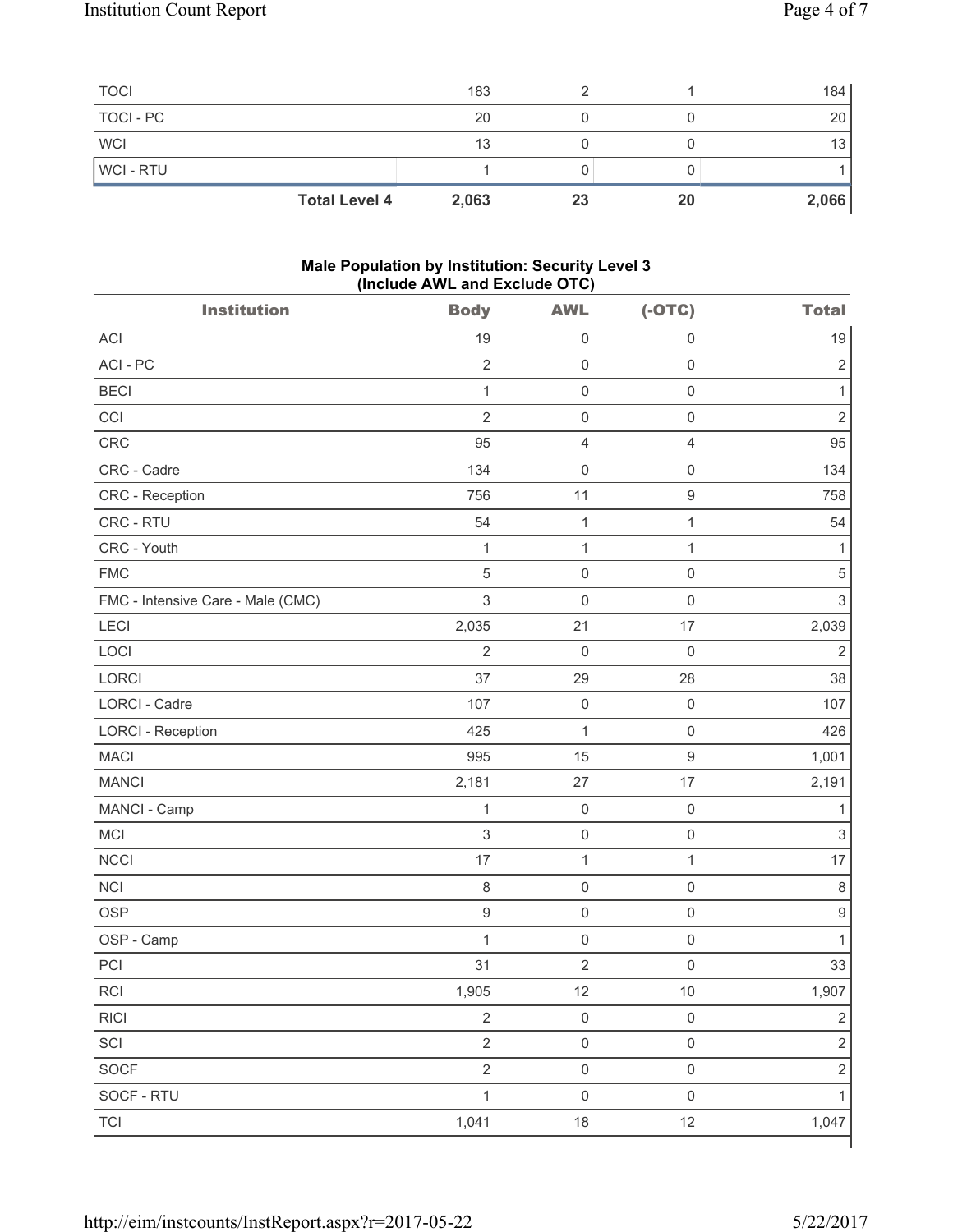| TCI - Camp  |                      |        |     |     |        |
|-------------|----------------------|--------|-----|-----|--------|
| <b>TOCI</b> |                      | 564    | ◠   |     | 565    |
| TOCI - PC   |                      | 78     |     |     | 78     |
| <b>WCI</b>  |                      | 1,125  |     |     | 1,126  |
| WCI-RTU     |                      | 88     |     |     | 88     |
|             | <b>Total Level 3</b> | 11,733 | 149 | 113 | 11,769 |

## **Male Population by Institution: Security Level 2 (Include AWL and Exclude OTC)**

| <b>Institution</b>                | <b>Body</b>    | <b>AWL</b>          | $(-OTC)$            | <b>Total</b>   |
|-----------------------------------|----------------|---------------------|---------------------|----------------|
| <b>ACI</b>                        | 706            | $\boldsymbol{9}$    | $\sqrt{3}$          | 712            |
| ACI-PC                            | 78             | $\mathbf 0$         | $\mathbf 0$         | 78             |
| <b>ACI - RTU</b>                  | 74             | $\mathbf 0$         | $\mathsf 0$         | 74             |
| <b>BECI</b>                       | 1,413          | 31                  | 25                  | 1,419          |
| CCI                               | 1,848          | 18                  | 13                  | 1,853          |
| CRC                               | 187            | $\overline{4}$      | $\mathsf 3$         | 188            |
| CRC - Cadre                       | 113            | $\mathsf{O}\xspace$ | $\mathsf 0$         | 113            |
| CRC - Reception                   | 253            | $\boldsymbol{9}$    | $\,8\,$             | 254            |
| CRC - RTU                         | $\mathbf{1}$   | $\mathsf{O}\xspace$ | $\mathsf 0$         | 1              |
| <b>FMC</b>                        | 10             | $\mathbf{1}$        | $\mathsf 0$         | 11             |
| FMC - Intensive Care - Male (CMC) | 18             | $\mathsf{O}\xspace$ | $\mathsf{O}\xspace$ | 18             |
| GCI                               | 586            | $\sqrt{5}$          | $\overline{4}$      | 587            |
| <b>GCI-RTU</b>                    | 38             | $\mathsf{O}\xspace$ | $\mathsf{O}\xspace$ | 38             |
| <b>LAECI</b>                      | 1,092          | 17                  | 16                  | 1,093          |
| LECI                              | 5              | $\mathbf 0$         | $\mathsf{O}\xspace$ | $\sqrt{5}$     |
| LOCI                              | 1,220          | 13                  | 11                  | 1,222          |
| LORCI                             | 137            | 24                  | 22                  | 139            |
| LORCI - Cadre                     | 46             | $\mathsf{O}\xspace$ | $\mathsf{O}\xspace$ | 46             |
| <b>LORCI - Reception</b>          | 386            | $\mathsf{O}\xspace$ | $\mathsf 0$         | 386            |
| <b>MACI</b>                       | 50             | $\mathsf{O}\xspace$ | $\mathsf{O}\xspace$ | 50             |
| <b>MANCI</b>                      | $\overline{4}$ | $\mathsf{O}\xspace$ | $\mathsf 0$         | $\overline{4}$ |
| MCI                               | 1,486          | 15                  | $\,6\,$             | 1,495          |
| MCI - Camp                        | $\mathbf{1}$   | $\mathsf{O}\xspace$ | $\mathsf{O}\xspace$ | 1              |
| <b>NCCI</b>                       | 1,419          | $\boldsymbol{9}$    | 8                   | 1,420          |
| <b>NCI</b>                        | 1,709          | 31                  | 29                  | 1,711          |
| PCI                               | 702            | $11$                | $\,$ 5 $\,$         | 708            |
| RCI                               | 174            | $\mathsf 0$         | $\mathsf{O}\xspace$ | 174            |
| <b>RICI</b>                       | 1,499          | 23                  | 13                  | 1,509          |
| SCI                               | 918            | $10$                | $\overline{7}$      | 921            |
| <b>TCI</b>                        | $\overline{2}$ | $\mathsf{O}\xspace$ | $\mathsf{O}\xspace$ | $\sqrt{2}$     |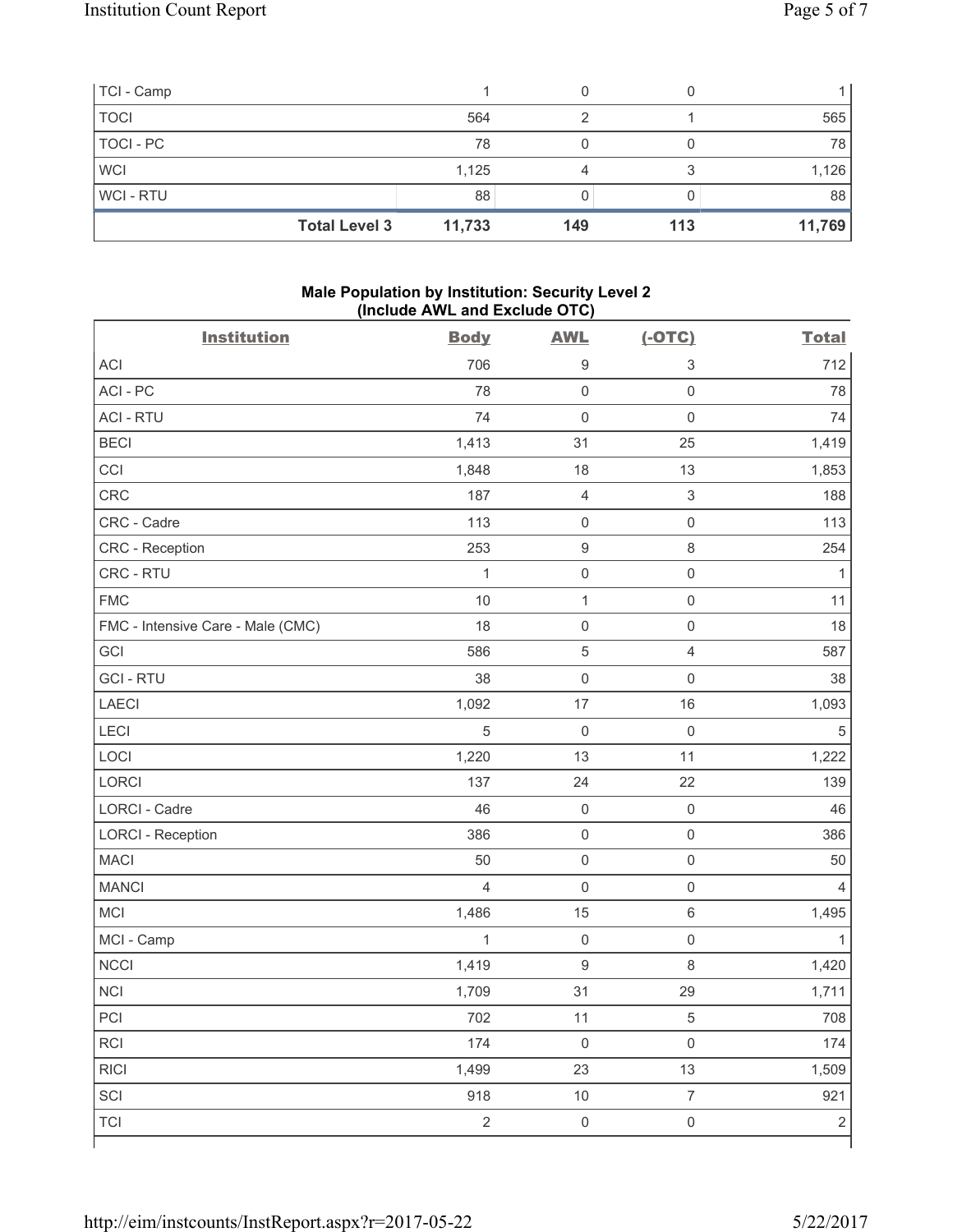| <b>TOCI</b>          |        |     |     |        |
|----------------------|--------|-----|-----|--------|
| <b>WCI</b>           |        |     |     |        |
| <b>WCI-RTU</b>       |        |     |     |        |
| <b>Total Level 2</b> | 16,191 | 230 | 173 | 16,248 |

#### **Male Population by Institution: Security Level 1 (Include AWL and Exclude OTC)**

| <b>Institution</b>                | <b>Body</b>    | <b>AWL</b>          | $(-OTC)$            | <b>Total</b> |
|-----------------------------------|----------------|---------------------|---------------------|--------------|
| <b>ACI</b>                        | 694            | $\overline{4}$      | 1                   | 697          |
| ACI - PC                          | $\overline{4}$ | $\mathsf 0$         | $\mathsf 0$         | 4            |
| <b>ACI - RTU</b>                  | 38             | $\mathbf 0$         | $\mathsf 0$         | 38           |
| <b>BECI</b>                       | 781            | $\overline{7}$      | $\overline{4}$      | 784          |
| <b>BECI - Camp</b>                | 479            | $\mathsf 0$         | $\mathbf 0$         | 479          |
| CCI                               | 737            | $\,6\,$             | $\overline{2}$      | 741          |
| <b>CRC</b>                        | 87             | $\,$ 5 $\,$         | $\sqrt{5}$          | 87           |
| CRC - Reception                   | 87             | $\overline{4}$      | $\mathsf 3$         | 88           |
| CRC - RTU                         | $\mathbf{1}$   | $\mathsf{O}\xspace$ | $\mathsf{O}\xspace$ | $\mathbf{1}$ |
| <b>FMC</b>                        | 422            | $\overline{2}$      | $\mathsf 0$         | 424          |
| FMC - Intensive Care - Male (CMC) | 23             | $\mathsf{O}\xspace$ | $\mathsf 0$         | 23           |
| GCI                               | 543            | 10                  | $\overline{4}$      | 549          |
| GCI - Camp                        | 772            | $\mathsf{O}\xspace$ | $\mathbf 0$         | 772          |
| <b>GCI-RTU</b>                    | 16             | $\mathsf 0$         | $\mathsf{O}\xspace$ | 16           |
| <b>LAECI</b>                      | 679            | $\boldsymbol{9}$    | $\,8\,$             | 680          |
| LECI                              | 10             | $\mathbf{1}$        | $\mathbf{1}$        | 10           |
| LECI - Camp                       | 165            | $\mathsf 0$         | $\mathsf{O}\xspace$ | 165          |
| LOCI                              | 1,015          | $\overline{2}$      | $\mathbf 0$         | 1,017        |
| <b>LORCI</b>                      | 57             | 15                  | 15                  | 57           |
| LORCI - Cadre                     | 11             | $\mathbf 0$         | $\mathsf 0$         | 11           |
| <b>LORCI - Reception</b>          | 244            | $\mathsf{O}\xspace$ | $\mathsf 0$         | 244          |
| MACI - Minimum                    | 1,299          | $10$                | $\boldsymbol{9}$    | 1,300        |
| <b>MANCI</b>                      | 12             | $\sqrt{5}$          | $\mathsf 3$         | 14           |
| MANCI - Camp                      | 418            | $\mathsf 0$         | $\mathbf 0$         | 418          |
| MCI                               | 485            | 11                  | 3                   | 493          |
| MCI - Camp                        | 326            | $\mathsf{O}\xspace$ | $\mathsf{O}\xspace$ | 326          |
| <b>NCCI</b>                       | 983            | 12                  | $\,$ 5 $\,$         | 990          |
| NCCI - Camp                       | 472            | $\overline{2}$      | $\mathbf{1}$        | 473          |
| <b>NCI</b>                        | 734            | $\overline{7}$      | $\overline{4}$      | 737          |
| <b>OSP</b>                        | $\mathbf 0$    | $\mathbf{1}$        | $\mathbf{1}$        | $\mathbf 0$  |
| OSP - Camp                        | 104            | $\mathsf{O}\xspace$ | $\mathsf 0$         | 104          |
| PCI                               | 1,313          | 23                  | $\boldsymbol{9}$    | 1,327        |